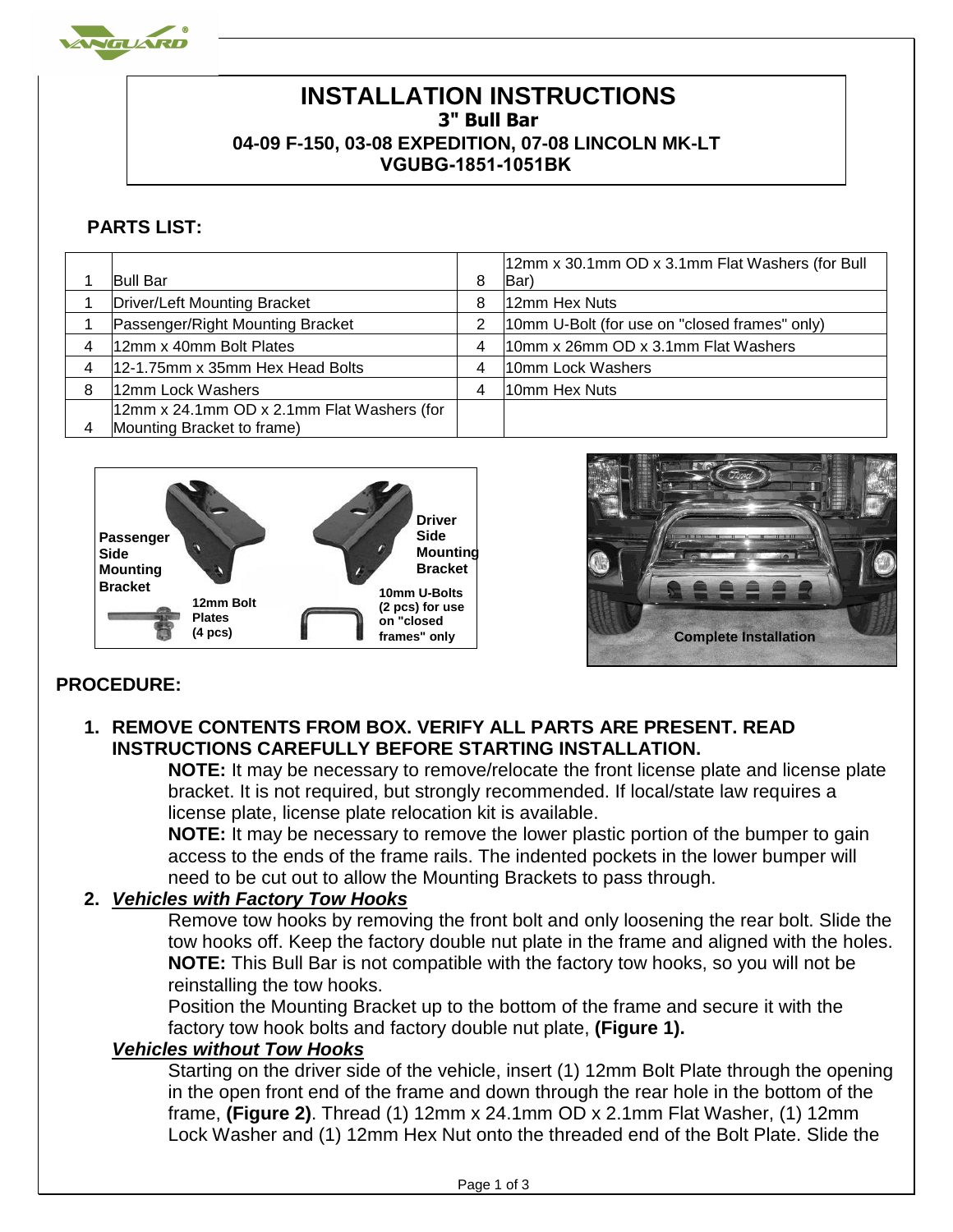slotted end of the driver side Mounting Bracket under the nut and washers. Insert the second 12mm Bolt Plate through the remaining hole toward the front of the Mounting Bracket. Secure with (1) 12mm Lock Washer, (1) 12mm x 24.1mm OD x 2.1mm Flat Washer and (1) 12mm Hex Nut. Snug but do not tighten the hardware at this time.

### *Vehicles with "closed ends" on front of frame*

Starting on the driver side of the vehicle, locate the two holes on the bottom of the frame. Insert (1) 10mm U-Bolt into one hole and out the other, **(Figure 3A & 3B)**. Hold the driver side Mounting Bracket in position with the slotted end toward the rear. Secure the Mounting Bracket to the U-Bolt with (2) 10mm x 26mm OD x 3.1mm Flat Washers, (2) 10mm Lock Washers and (2) 10mm Hex Nuts, **(Figure 4)**. Snug but do not tighten the hardware.

- **3.** Repeat the appropriate Step 3 for the passenger side Mounting Bracket installation.
- **4.** With help position the Bull Bar on the inside of the Mounting Brackets. Use the included (4) 12mm x 35mm Hex Bolts, (4) 12mm lock Washers, (8) 12mm Flat Washers and (4) 12mm Hex Nuts to attach the Bull Bar to the Mounting Brackets, **(Figure 5)**. Do not tighten at this time.
- **5.** Align and adjust the Bull Bar properly, and tighten all hardware.
- **6.** Do periodic inspections to the installation to make sure that all hardware is secure and tight.

**To protect your investment**, wax this product after installing. Regular waxing is recommended to add a protective layer over the finish. Do not use any type of polish or wax that may contain abrasives that could damage the finish.

**For stainless steel**: Aluminum polish may be used to polish small scratches and scuffs on the finish. Mild soap may be used also to clean the Bull Bar.

**For gloss black finishes**: Mild soap may be used to clean the Bull Bar.

### *Driver Side Installation Pictured*